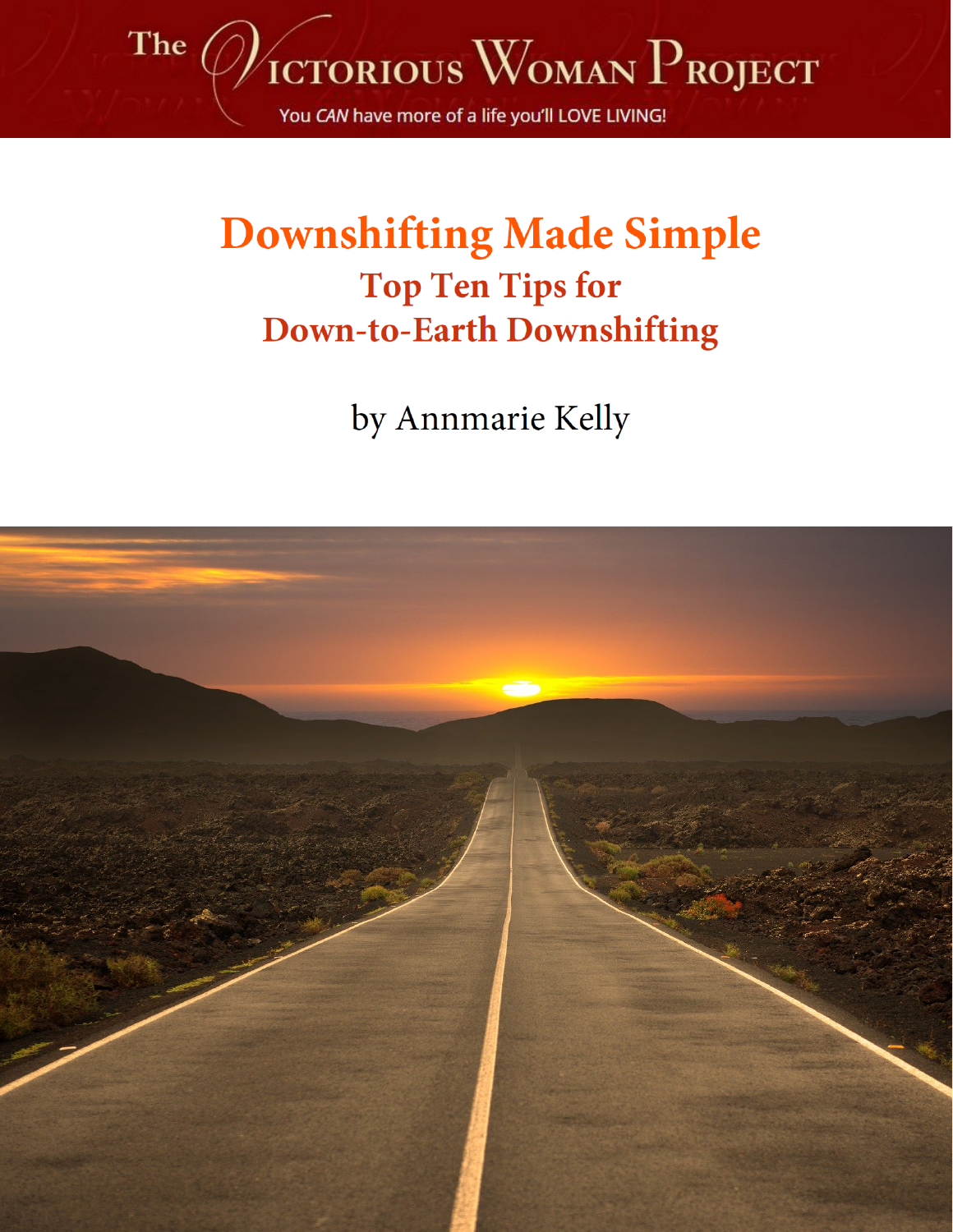

You CAN have more of a life you'll LOVE LIVING!

## **Top T**e**n Tips for Down-to-Earth Downshifting**

Are you an Andrea or a Miranda?

In The Devil Wears Prada, the idealistic would-be journalist Andrea (Anne Hathaway) who got a job as assistant to the very powerful but cold and demanding Miranda (Meryl Streep). The job was only supposed to be a transition until Andy got some experience that she could leverage into her desired career. But Andy ramped up into the demanding high life and, before she knew it, she was knee-deep in designer dresses, Jimmy Cho shoes and the cutthroat experience of corporate politics and highpowered careers. But when had the chance to stick to her principles, she didn't. When she realized she was becoming as robotic as the other fashionistas, which she didn't want, she decided to downshift back into the career that was her true passion.

Did that movie feel all too familiar to you? Maybe you started out as an Andy but developed into some version of Miranda. Yes, the climb up the corporate ladder had its share of excitement, but it was no picnic, was it? While you proved yourself and worked your way up, you juggled priorities, missed family time, made personal sacrifices and more. But, you made it!!!

Now something's changed – a divorce, empty nest, age, retirement, illness…*something*. You woke up one day (or too many days) and realized life's too short to spend it doing something you don't love and doesn't make you happy. You've been reevaluating your priorities.

You aren't alone! In recent years, more and more midlife women, just like you, are wondering if all those work-related sacrifices and the related stress are worth the effort. At the same time, they, and you, aren't ready to pack it all in. Instead, you're looking for work that is more meaningful, less stressful and that fills you up.

Downshifting is your solution. "Downshifting" is a term that derives from driving a car with a manual transmission. If you've never driven a stick shift, downshifting means shifting into a lower speed. Sometimes, downshifting slows the car down so you don't need to brake (saves wear and tear on the brakes). In life, downshifting means slowing into a lifestyle that allows you focus on what is more meaningful to you in your life. Downshifting saves wear and tear on your body, mind and spirit.

If you're considering a downshift, here are ten tips that will help make the decision and the route to downshifting easier.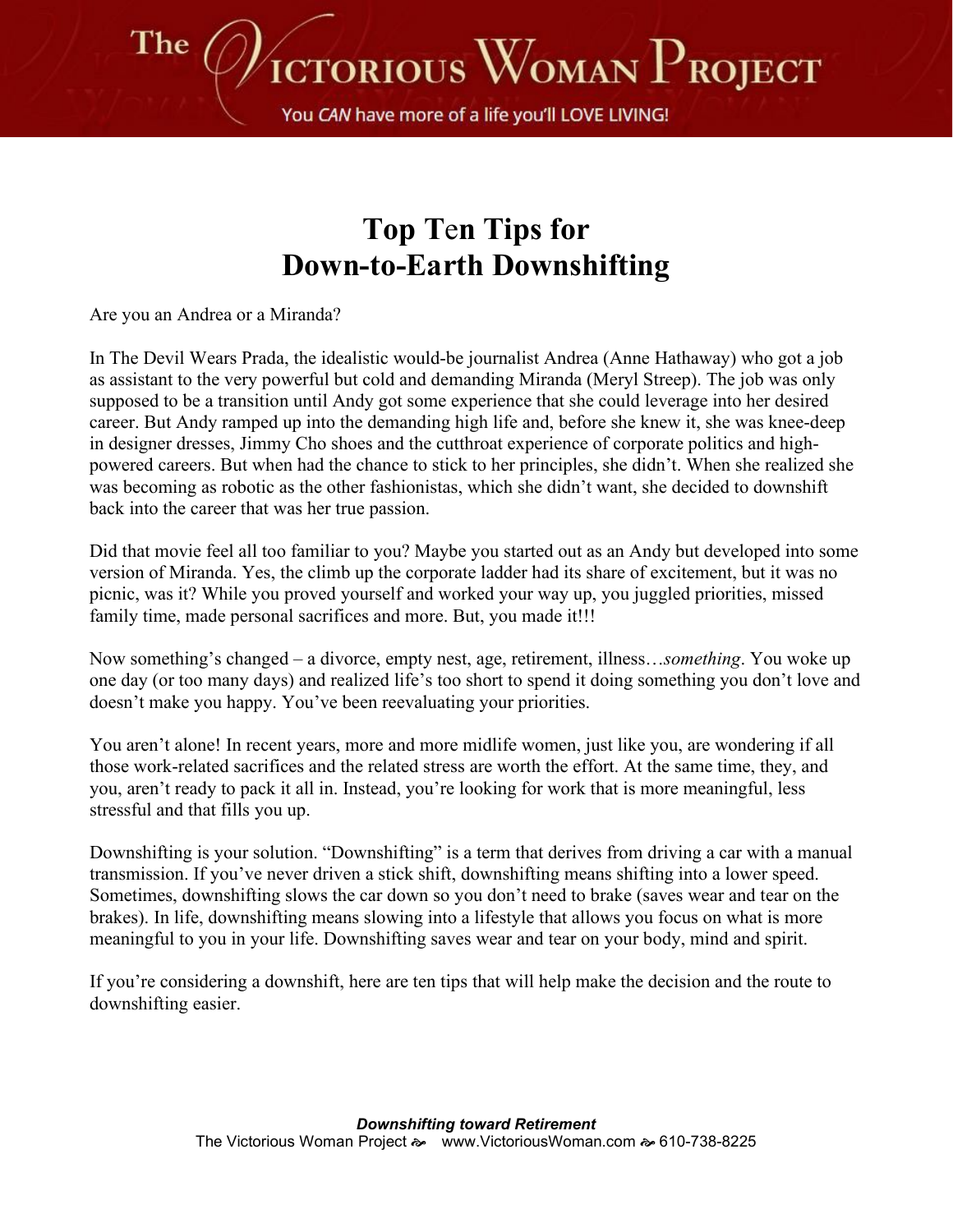## **1. Recognize what you've done and honor it.**

If you're like most women, you move from one thing to the next without taking the time to appreciate what you've accomplished. Now's the time to take stock.

When you started out, what were your personal and professional goals? You set them and you achieved them – and that's important. For example, at home you might have moved to the house of your dreams, raised a family, gotten that long-dreamed-about car or followed-through with an exercise program or sport that has now become part of your lifestyle. Those all tool time, energy and courage.

If you can't remember all the wonderful things you've done, read over your journal or look through old calendars or photos. Or ask your girlfriends and loved ones…*they remember*!

At work, whatever your job or career has been, you were motivated to do what needed to be done. These are the kinds of things you might put on a resume. Examples:

- You got the promotion you wanted
- You got a degree or your MBA
- You (or your department) doubled its sales
- You mentored others and/or you were a sponsor
- You were the "employee of the month" (once or several times)
- You became known as a subject matter expert
- You won awards which ones (even the nominations); Employee/month counts!
- Your department came up with a new system that

## **2. Recognize what skills got you there, and honor those. For example, you:**

- Developed great communication skills
- Got really good a conflict resolution
- Handled crazy schedules and (most of the time) did it with competence and grace
- Overcame your fears (of speaking, new situations, flying, etc.)
- Kept up with technology
- Had a reputation for being honest and trustworthy
- Learned how to meditate and made it a practice

## **3. Examine your reasons for downshifting.**

Are you downshifting because you hate your job? Face it. That's not downshifting, that's running away. You need to face the facts and maybe some hard truths.

Downshifting is about quality of life. It means changing your mindset and lifestyle. It means doing something new (there's a learning curve), probably for less money (can you afford it?), with little or no seniority (you're out of the mainstream of activity). So

Downshifting happens for a lot of reasons. Here are some examples:

- You're looking for something more fulfilling
- You're staying with your company but want fewer responsibilities
- You need to take care of your parents
- You have your own health issues
- You see retirement looming in the not-as-distant-as-it-used-to-be future

#### *Downshifting toward Retirement*

The Victorious Woman Project  $\gg$  [www.VictoriousWoman.com](http://www.victoriouswoman.com/)  $\approx$  610-738-8225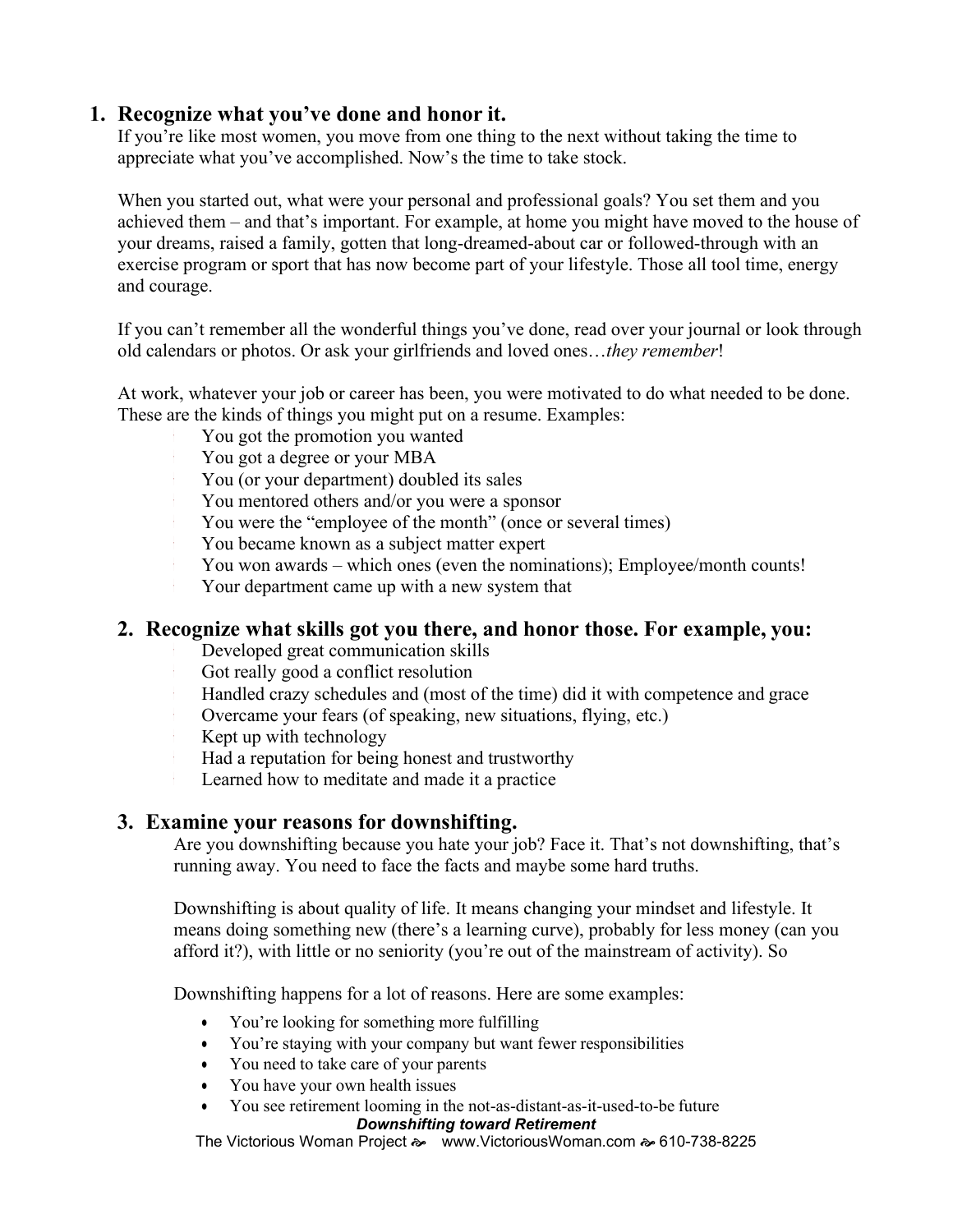- You want to fulfil your passions or a career that you put aside years ago in favor of a career that best supported your family
- You've reached a stage of your life physically, mentally or spiritually where the corporate life just doesn't work for you anymore.

Knowing the "why" can be critical in a downshift. When you downshift for the wrong reasons, just like in a relationship, you can too easily end up in a worse situation.

Think about the "why" you're doing it before you think about the "what" to do.

#### **4. Revisit your values.**

Most people think they're living by values, but when asked, can't even say what their top five values are. The first chapter of Victory by Design is "Values before Vision" and for a good reason. Changing lanes at this point, without knowing which values are most important could land you in a place worse than you are now.

#### *What are your top five values? Need help? Download the [Values Tracker](http://victoriouswoman.com/wp-content/uploads/2011/08/ValuesList.pdf)*

### **5. Examine your current lifestyle.**

Downshifting means change. But understand that everything doesn't have to change or change all at the same time.

- What do you want to keep? Know what is important and non-negotiable in the downshift. This could be anything from your mom's china to some relationships that are currently just workrelated.
- What can you let go of? If you have to, can you let go of the titles, the big house, the fancy china, the neighborhood? Are you willing to digitize your photos and mementos and tossthe hard copy and trinkets?
- What do you want more of? You have the power to design your downshift however you want…*so what is that*? Think about things like connection with others, fun, the carefree life, peace, relaxation, the ocean, the mountains, personal attention, etc. What have you been missing or yearning for that you can imagine having in your downshift?
- What about self-care? What do you need to take better care of yourself? All these years that you've been wrapped up in work and taking care of others. You dreamed of the day when you could focus on your SELF. What did you envision doing then? Now that the day has come, what do you still want to do to take care of your SELF?
- What about your family? Are they on board with your downshift? If not, what can you do to get their support?

Don't change things that you can keep. You don't want to throw the baby out with the bathwater. And don't give up something unless you're getting more of what you want in the process.

### **"What about your relationship?"**

Downshifting is a big change in your life. If you are in a relationship, downshifting will certainly impact it. As you take a moment to step back and reflect on what the next chapter of your life will look like as an individual, you should also reflect on how your relationship will change. If you need help figuring that out or how to talk to your partner about those changes, check out the 30-Day Relationship Reset Class. [\(https://fiveyearmarriage.com/30-day-relationship-reset/\)](https://fiveyearmarriage.com/30-day-relationship-reset/)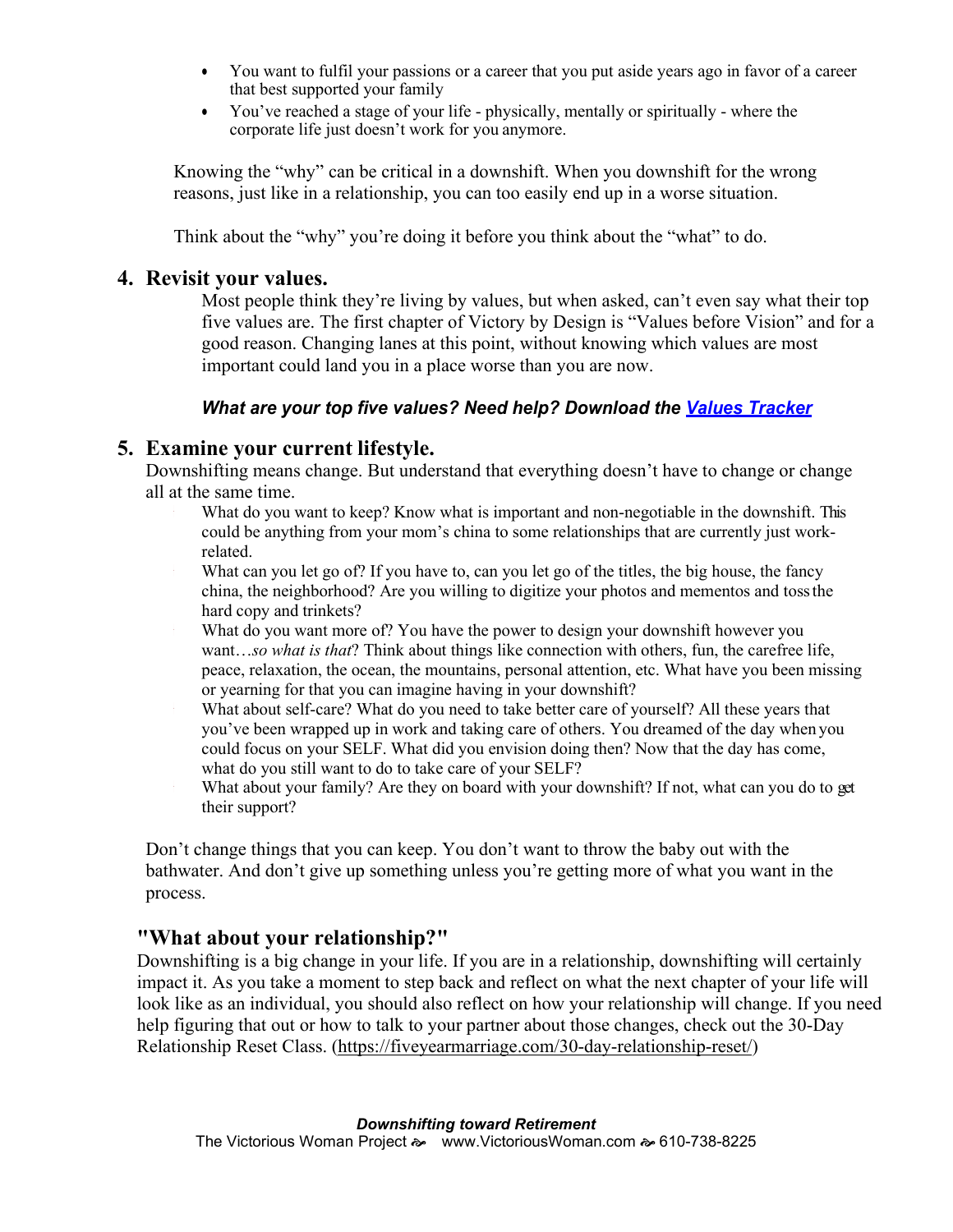### **6. Check your finances.**

Review your assets and liabilities. Can you afford to downshift?

- How much do you have saved?
- How much is in your IRA or 401K?
- Are you in debt? If you are, can you pay it down before downshifting?
- How comfortable are you living on a budget and on less money?
	- o You can try it out for three months by creating a budget based on a lower income and sticking to it
- If you sell your house, where will you put the money to keep it safe?
- Can you say "no" if your kids ask you for financial help?
	- o By the way, the best thing you can do for yourself and them is to insure your own financial security for you retirement years
- What do you need to do to make your downshift work?

As you slog through your best and worst case scenarios, you'll not only get a better idea of what a downshift would mean, but you are likely to dispel a number of those vague fears you are dealing with now.

A financial planner is also trained to help you. However, beware. Some planners only want to take the money you have and invest it where they will make a commission. That's not a financial plan, that's an investment strategy. A true financial plan includes *all* your assets and shows you how they work together for your financial profit. If you are looking for a financial planner, here a few things to look for:

- Have CFP® certification which includes having at least 3 years of experience.
- Must practice and show competence in comprehensive planning. They can not only provide investment services. NAPFA members must provide a comprehensive planning case for peer review.
- Have strict continuing education requirements.
- Sign a fiduciary oath to act in your best interest alone. There are no conflicts with product companies. There is no question if an advisor is compensated by product providers – we are not.

## **7. Make a vision board.**

So many people are afraid to downshift because they don't want to be bored. One woman, who downshifted, insists, "only boring people get bored." How do you avoid being boring? Create a Vision Board.

Vision Boards are fun to do! A Vision Board is like a collage. Typically, the collage is filled with photos of people you know (kids, friends, family), places you've been to (travel, the beach or mountains) and things you've already done (family reunions, skiing, concerts). You gathered the pictures, arranged them on a board or something and framed it.

Vision Boards are similar, except you're making a collage of pictures from your future. Are you called to some special place or is there a particular passion? Maybe it's a new career in a holistic field, like acupuncture or yoga. Or you want to help women in undeveloped countries or children in the inner city.

You can include people (who you want to be in your life), places you want to go, things you

#### *Downshifting toward Retirement*

The Victorious Woman Project  $\gg$  [www.VictoriousWoman.com](http://www.victoriouswoman.com/)  $\approx$  610-738-8225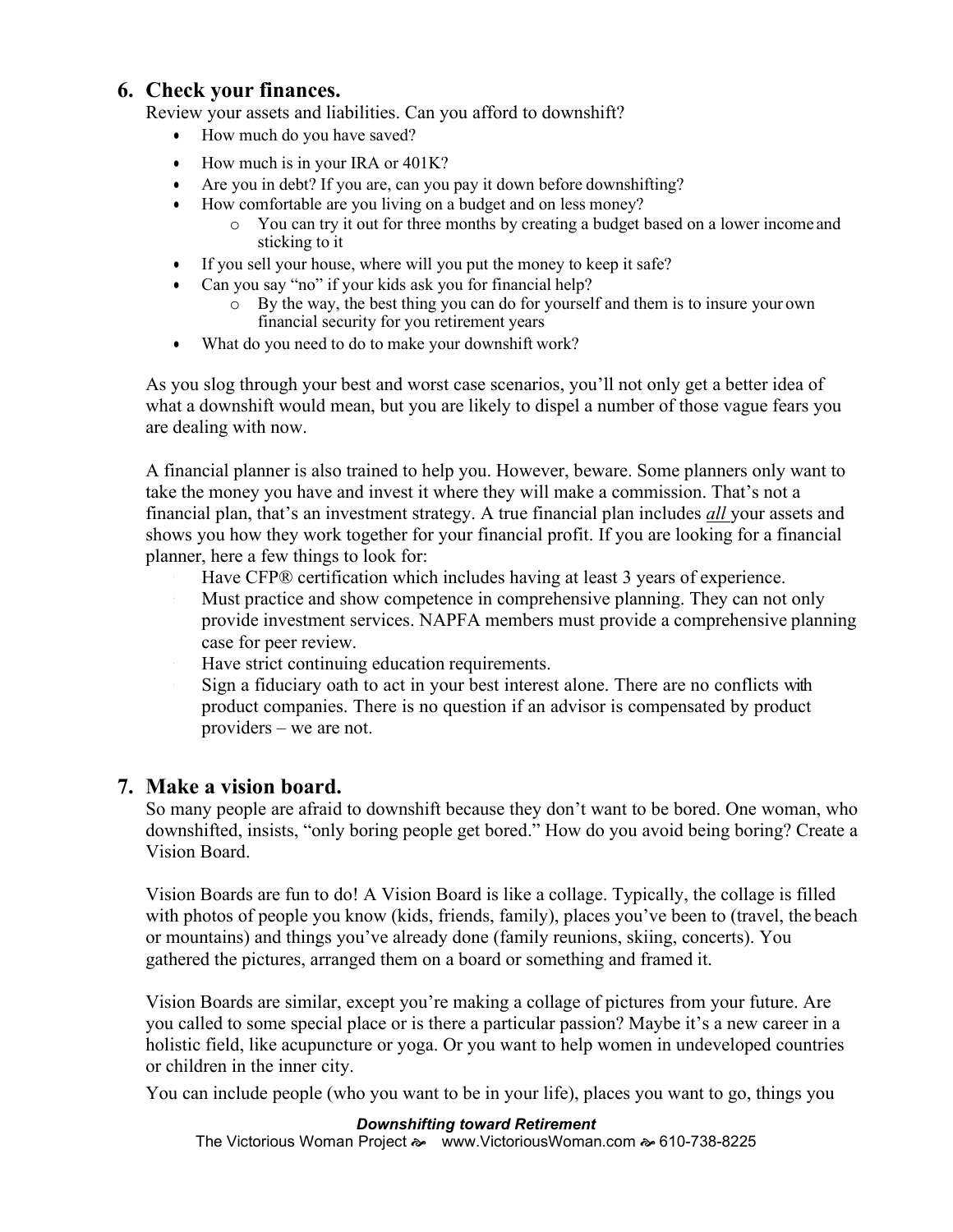want to do (a career, specific job, sports, special car, meaningful relationship). You find the pictures in magazines, advertisements, the internet...they're everywhere.

When choosing pictures, find ones that resonate with whom you are and touch your heart. Use the "What do you want more of?" list and find pictures that embody that lifestyle, those emotions.

You'll find picture in magazines, ads, on the internet and other places. It's important to be as concrete about the new vision as you can, so take your time finding pictures that excite you when you look at them. Think about how someday you'll create the same collage with your *actual* pictures you take.

Want to take a Vision Board Class? Check with [The Victorious Woman Project](http://victoriouswoman.com/) for the next [Vision Board Classes](http://victoriouswoman.com/vision-board-class/) or the online/on demand webinar: [http://victoriouswoman.com/vision](http://victoriouswoman.com/vision-board-class/)[board-class/](http://victoriouswoman.com/vision-board-class/)

#### **8. Get in the game: Set a goal or goals that match the vision**

Talk is cheap and actions speak louder than words. You can make all the lists and do all the vision boards, but like the lottery people say, "You gotta play to win."

If you are downshifting and want next year and five years from now to be all you dream it can be, set some specific goals. Be very clear about the goal, make sure it's doable for you but also a stretch of your talents, give it a "due" date, and make a plan.

[Checkout Annmarie Kelly's Optimal Living Success Program:](http://victoriouswoman.com/optimal-living/) <http://victoriouswoman.com/optimal-living/>

#### **9. Find an accountability partner and a support network.**

Your accountability partner is the person you meet with regular (weekly or monthly) and to whom you make a commitment to take specific actions – and you expect that person to hold you accountable. This can be a professional coach or a colleague. It should *not* be spouse, parent, child or other a family member.

Fill your support network with people who are on the same mental, physical or spiritual path. They don't have to have the same goals, but they may be other people who are also downsizing or who are starting a business or some new project.

Annmarie Kelly has [Victory Circles,](http://victoriouswoman.com/victory-products/victory-circles/) in person and virtual, that can help you. Find out when the next one is starting by visiting<http://victoriouswoman.com/victory-circles/>

#### **10.Do what scares you.**

Victory is the stretch you make out of your comfort zone that gets you from where you are to where you want to be. If you always hang out in your comfort zone, you will continue to do what you are doing now – and, in time, you'll regret it (and maybe when it's too late to do anything about it).

Every day, do something that scares you. It might be a phone call or meeting someone new, doing an activity you would never have considered or going someplace where you know no one. Whatever it is, and however it turns out, doing what scares you builds your confidence

#### *Downshifting toward Retirement*

The Victorious Woman Project  $\gg$  [www.VictoriousWoman.com](http://www.victoriouswoman.com/)  $\approx 610-738-8225$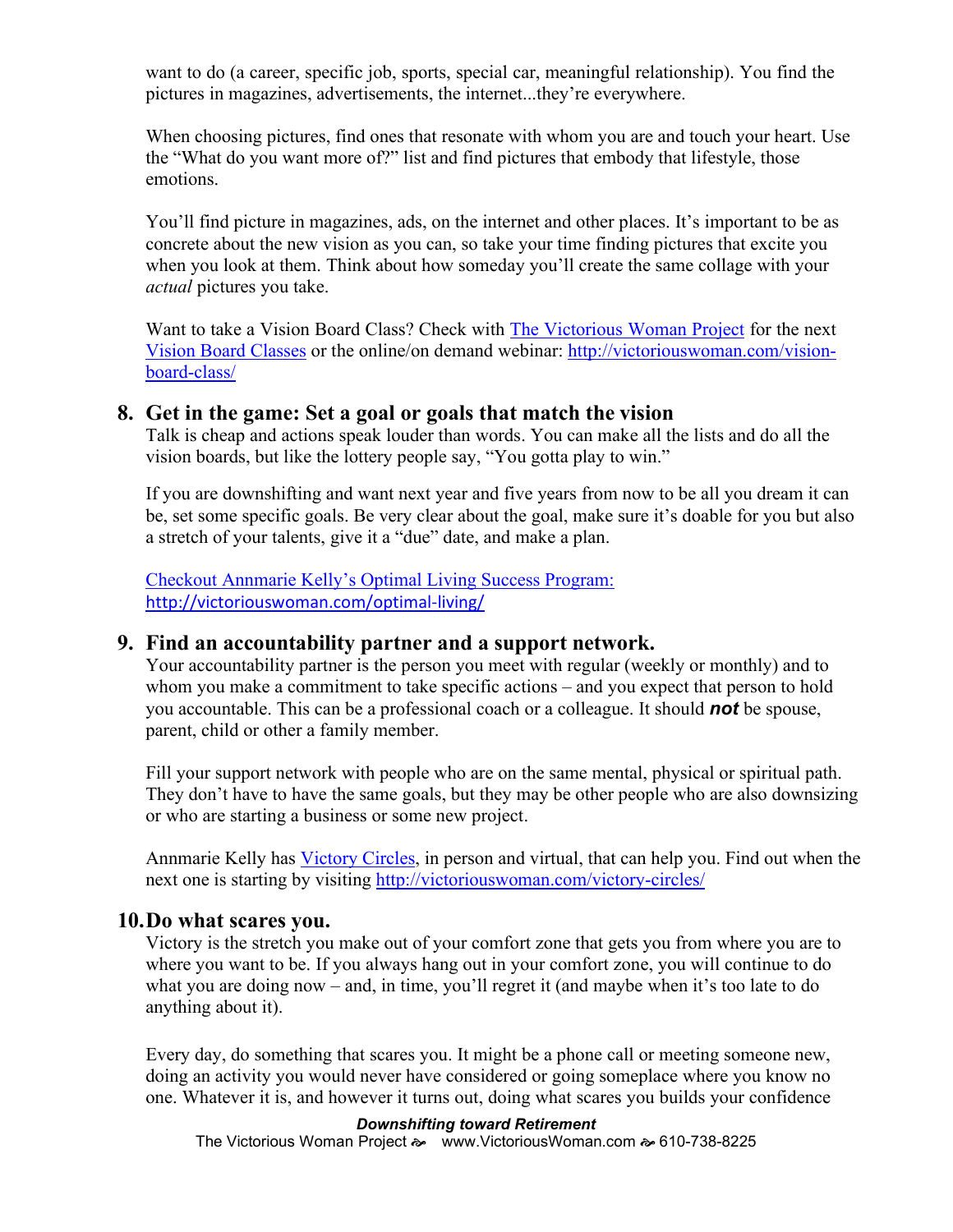muscle.

As you plan your downshift, remember: YOU have the POWER. You have the power to choose, to create a vision for a successful downshift, to take action. And, when you do, the result is:

- Conspicuous happiness
- Pride in your accomplishments
- A palpable sense of Self-satisfaction
- Personal fulfilment
- A happy legacy that touches everyone you know

## **You Are Not Alone!**

Join the [Victory Chicks Community on Facebook](https://www.facebook.com/groups/569757436525400) – a free private group of savvy women just like you! <https://www.facebook.com/groups/569757436525400>

Get daily inspiration with seminars, books, motivational quotes, and classes by joining our community Facebook page:

<https://www.facebook.com/victoriouswomanproject/>

Need guidance to help figure out the changes in your life

## Join us for the **SAVVY SIZZLE**: The NO REGRETS Master Class™

## What you will get:

- Four one-hour recorded classes with Annmarie Kelly
- The Savvy Sizzle downloadable worksheets, customized to each class
- Two 2-hour phone calls with Annmarie Kelly
- The Victory by Design e-book to supplement the classes
- Private Facebook Group where you can connect with other Savvy Sizzle participants

And more!

Check out link below: <https://victoriouswoman.com/savvy-sizzle/>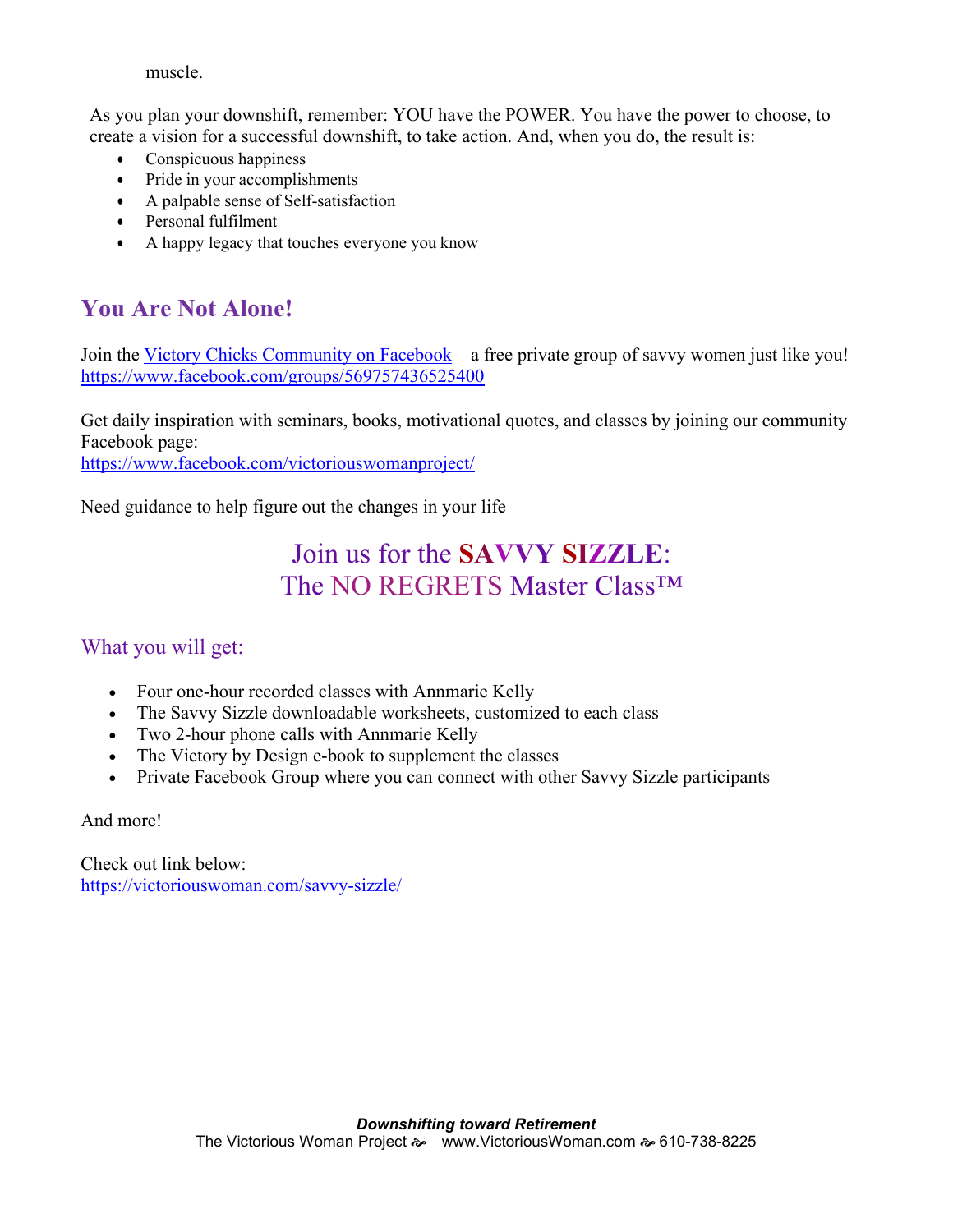## Have you read Annmarie Kelly's books?



## **[Victorious Woman! Shaping Life's Challenges into Personal Victories](https://victoriouswoman.com/victory-products/books/)**

"This new book…will give hope to other women who need to know that they can do it…with patience, persistence, prayer and a whole lot of courage."

Azriela Jaffe, Harrisburg Patriot-News



## **Victory by Design [E-Workbook](http://victoriouswoman.com/victory-by-design-a-guide-to-transform-your-life/)**

Need some inspiration to help jumpstart your victory boosts? Download "Victory by Design" today!

"Victory by Design" is a step-by-step guide that will help you examine your life, figure out what you want to focus on and make a plan to achieve your dreams!

For permission to reprint this article, or to request an interview or to book Annmarie to speak for your company, organization or conference, complete the contact info at <http://victoriouswoman.com/contact/> or send Annmarie Kelly email at <mailto:Annmarie@VictoriousWoman.com>

## **Feeling scared, lost or overwhelmed about your downshifting plans? Want some help?**

Annmarie Kelly can help you!! You can take one online course or teleseminar or a series, join a workshop (in-person or online), be part of a Victory Circle (mastermind and coaching) or work with Annmarie one-on-one.

Learn more at [http://victoriouswoman.com](http://victoriouswoman.com/)

Or talk to Annmarie: [Annmarie@VictoriousWoman.com](mailto:Annmarie@VictoriousWoman.com) or 610-738-8225 (call for appointment)